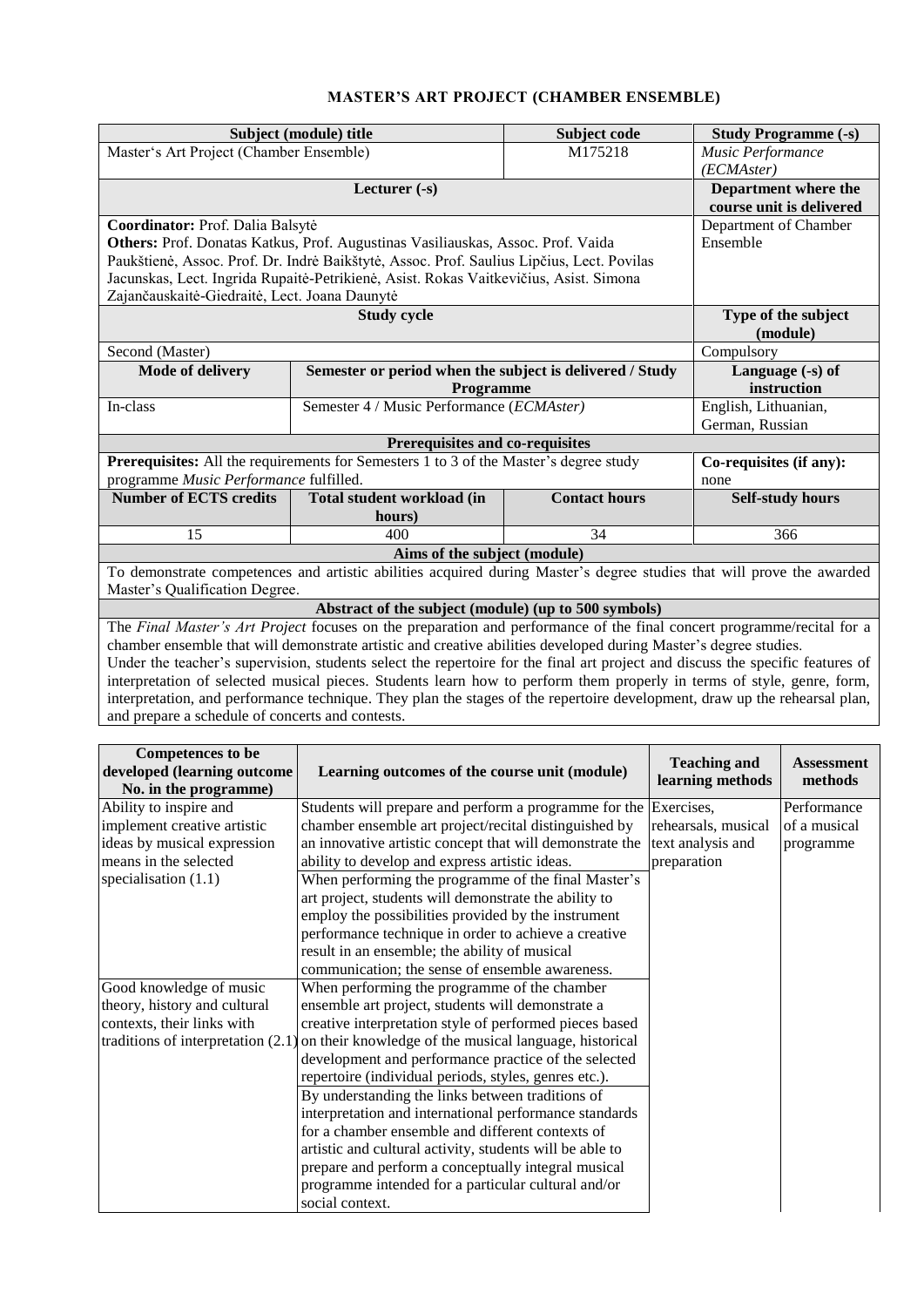| Ability to broaden creative                                                               | Students will prepare and perform a solid musical          |                     |  |  |  |  |  |
|-------------------------------------------------------------------------------------------|------------------------------------------------------------|---------------------|--|--|--|--|--|
| experience through initiation of programme of a chamber ensemble (in the form of a        |                                                            |                     |  |  |  |  |  |
| and engagement in independent public concert).                                            |                                                            |                     |  |  |  |  |  |
| artistic activity (3.2)                                                                   |                                                            |                     |  |  |  |  |  |
| Ability to analyse and critically                                                         | Using intellect and erudition, students will be able to    | Exercises,          |  |  |  |  |  |
| assess creative processes and                                                             | critically analyse and assess the results of the creative  | rehearsals,         |  |  |  |  |  |
| their significance in the context process in different stages of preparation of the final | discussions                                                |                     |  |  |  |  |  |
| of contemporary culture (4.2)                                                             | art project.                                               |                     |  |  |  |  |  |
| Interpersonal and                                                                         | Students will gain experience of constructive and well-    |                     |  |  |  |  |  |
| communication skills and                                                                  | founded business-like communication; be able to            |                     |  |  |  |  |  |
| leadership $(5.1)$                                                                        | cooperate productively in the creative process of          |                     |  |  |  |  |  |
|                                                                                           | developing the chamber ensemble art project.               |                     |  |  |  |  |  |
|                                                                                           | Students will be able to head the artistic activity of the |                     |  |  |  |  |  |
|                                                                                           | chamber ensemble; demonstrate initiative, leadership,      |                     |  |  |  |  |  |
|                                                                                           | team work, negotiation and organisational skills when      |                     |  |  |  |  |  |
|                                                                                           | preparing and presenting the final art project in the      |                     |  |  |  |  |  |
|                                                                                           | form of a concert.                                         |                     |  |  |  |  |  |
| Systemic and analytical                                                                   | Students will become aware of the links between            |                     |  |  |  |  |  |
| thinking $(6.1)$                                                                          | theoretical and practical studies and be able to use this  |                     |  |  |  |  |  |
|                                                                                           | knowledge for justification of the artistic ideas of the   |                     |  |  |  |  |  |
|                                                                                           | final concert programme.                                   |                     |  |  |  |  |  |
| Ability to work and improve                                                               | When preparing the programme for the chamber               | Exercises,          |  |  |  |  |  |
| (7.1)                                                                                     | ensemble art project, students will be able to work        | rehearsals, musical |  |  |  |  |  |
|                                                                                           | independently, integrate knowledge, and complete           | text analysis and   |  |  |  |  |  |
|                                                                                           | artistic tasks in an organised manner.                     | preparation         |  |  |  |  |  |

|                                                                                                                                                                                                                                                                                                                                             | Contact and self-study hours and assignments |                    |          |                                    |                                    |                                                        |                  |                    |                  |                                                                                                                                                                                                                                                         |
|---------------------------------------------------------------------------------------------------------------------------------------------------------------------------------------------------------------------------------------------------------------------------------------------------------------------------------------------|----------------------------------------------|--------------------|----------|------------------------------------|------------------------------------|--------------------------------------------------------|------------------|--------------------|------------------|---------------------------------------------------------------------------------------------------------------------------------------------------------------------------------------------------------------------------------------------------------|
| <b>Topics</b>                                                                                                                                                                                                                                                                                                                               | Lectures                                     | Individual classes | Seminars | Practical training in small groups | Practical training in large groups | Rehearsals / Consultations<br>Preparation for the exam | Exam / Pass/Fail | Total contact work | Self-study hours | <b>Assignments</b>                                                                                                                                                                                                                                      |
| 1. The preparation of the programme of the<br>final art project (recital) and the rehearsal<br>plan.<br>Requirements for the programme of the<br>recital: the programme has to comprise 2<br>or 3 entire large scale pieces of different<br>periods and genres for various ensembles.<br>Duration - at least 60 min.<br><b>ECMA</b> session |                                              |                    |          | 20                                 |                                    |                                                        |                  | 20                 | 106              | 1. Analysis of musical<br>text and audio and<br>video recordings,<br>preparation of the work<br>plan.<br>2. The stylistic analysis<br>of music of various<br>countries and periods;<br>searching for varieties<br>of the repertoire<br>interpretations. |
| 2. The analysis of and solutions for the<br>artistic idea of the art project and its<br>implementation                                                                                                                                                                                                                                      |                                              |                    |          | 6                                  |                                    |                                                        |                  | 6                  | 100              | Analysis of musical text<br>and audio and video<br>recordings, exercises                                                                                                                                                                                |
| 3. Analysis of music materials;<br>development of the programme: artistic<br>solutions and solutions for interpretation<br>and performance technique.                                                                                                                                                                                       |                                              |                    |          | 6                                  |                                    |                                                        |                  | 20                 | 160              | Literature review, study<br>of audio recordings and<br>musical texts, exercises,<br>rehearsals                                                                                                                                                          |
| 4. Defence of the Master's Art Project:<br>public performance of a concert<br>programme                                                                                                                                                                                                                                                     |                                              |                    |          |                                    |                                    |                                                        | $\overline{2}$   | $\overline{2}$     |                  |                                                                                                                                                                                                                                                         |
| <b>Total:</b>                                                                                                                                                                                                                                                                                                                               |                                              |                    |          | 32                                 |                                    |                                                        | $\boldsymbol{2}$ | 34                 | 366              |                                                                                                                                                                                                                                                         |